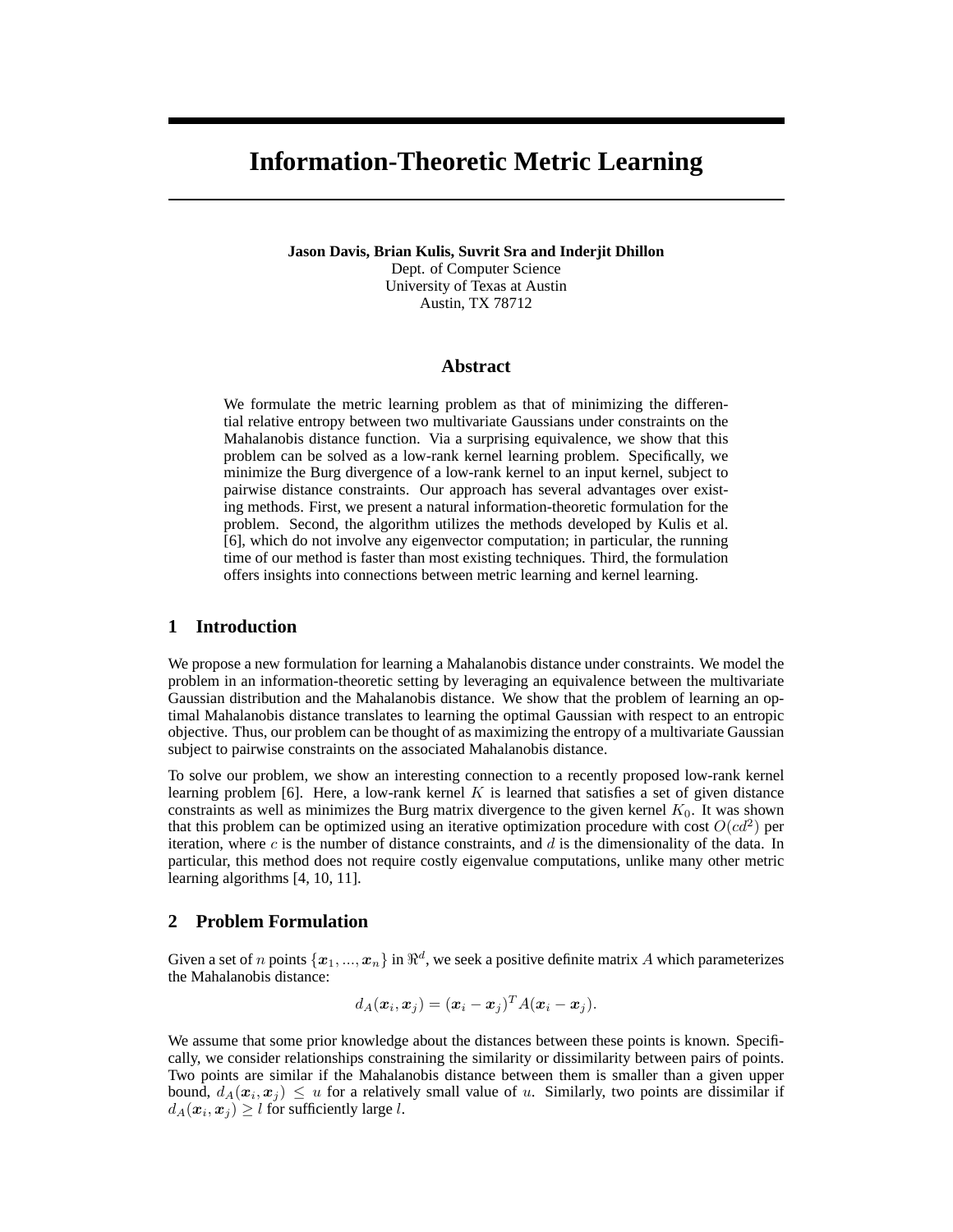In particular, for a classification setting where class labels are known for each instance (as in Globerson and Roweis [4]), distances between points in the same class can be constrained to be small, and distances between two points in different classes can be constrained to be large.

Our problem is to learn a matrix A which parameterizes a Mahalanobis distance that satisifies a given set of constraints. Typically, this learned distance function is used for  $k$ -nearest neighbor search, k-means clustering, etc. We note that, in the absence of prior knowledge, these algorithms typically use the standard squared Euclidean distance, or equivalently, the Mahalanobis distance parameterized by the identity matrix I.

In general, the set of distance functions in our feasible set will be infinite (we discuss later how to re-formulate the problem for the case when the feasible set is empty). Therefore, we regularize the problem by choosing the Mahalanobis matrix  $A$  that is as close as possible to the identity matrix  $I$ (which parameterizes the baseline Euclidean distance function). To quantify this more formally, we propose the following information-theoretic framework.

There exists a simple bijection between the set of Mahalanobis distances and the set of multivariate Gaussians with fixed mean  $m$ . Given a Mahalanobis distance parameterized by  $A$ , we express its corresponding multivariate Gaussian as  $p(x; m, A) = \frac{1}{Z} \exp(-d_A(x, m))$ , where Z is a normalizing constant. Using this bijection, we define the distance between two Mahalanobis distance functions parametrized by  $A_1$  and  $A_2$  as the (differential) relative entropy between their corresponding multivariate Gaussians:

$$
KL(p(\boldsymbol{x};\boldsymbol{m},A_1)||p(\boldsymbol{x};\boldsymbol{m},A_2)) = \int p(\boldsymbol{x};\boldsymbol{m},A_1) \log \frac{p(\boldsymbol{x};\boldsymbol{m},A_1)}{p(\boldsymbol{x};\boldsymbol{m},A_2)} d\boldsymbol{x}.
$$
 (1)

Given a set of pairs of similar points  $S$  and pairs of dissimilar points  $D$ , our distance metric learning problem is

$$
\min \quad \text{KL}(p(\mathbf{x}; \mathbf{m}, A) \| p(\mathbf{x}; \mathbf{m}, I))
$$
\n
$$
\text{subject to} \quad d_A(\mathbf{x}_i, \mathbf{x}_j) \le u \qquad (i, j) \in S, \\
 d_A(\mathbf{x}_i, \mathbf{x}_j) \ge l \qquad (i, j) \in D.
$$
\n
$$
(2)
$$

Note that  $m$  is an arbitrary fixed vector.

## **3 Algorithm**

In this section, we demonstrate how to solve the information-theoretic metric learning problem (2) by proving its equivalence to a low-rank kernel learning problem. Using this equivalence, we appeal to the algorithm developed in [6] to solve our problem.

#### **3.1 Equivalence to Low-Rank Kernel Learning**

Let  $X = [\mathbf{x}_1 \ \mathbf{x}_2 \ \dots \ \mathbf{x}_n]$ , and the Gram matrix over the input points be  $K_0 = X^T X$ . Consider the following kernel learning problem, to be solved for  $K$ :

$$
\begin{aligned}\n\min \quad & D_{\text{Burg}}(K, K_0) \\
\text{subject to} \quad & K_{ii} + K_{jj} - 2K_{ij} \le u \qquad (i, j) \in S, \\
& K_{ii} + K_{jj} - 2K_{ij} \ge l \qquad (i, j) \in D, \\
& K \ge 0.\n\end{aligned} \tag{3}
$$

The Burg matrix divergence is a Bregman matrix divergence generated by the convex function  $\phi(X) = -\log \det X$  over the cone of semi-definite matrices, and it is defined as

$$
D_{\text{Burg}}(K, K_0) = \text{Tr}(KK_0^{-1}) - \log \det(KK_0^{-1}) - n. \tag{4}
$$

Formulation (3) attempts to find the nearest kernel matrix in Burg-divergence to the input Gram matrix, subject to linear inequality constraints. It can be shown that the Burg divergence between two matrices is finite if and only if their range spaces are the same [6]. This fact allows us to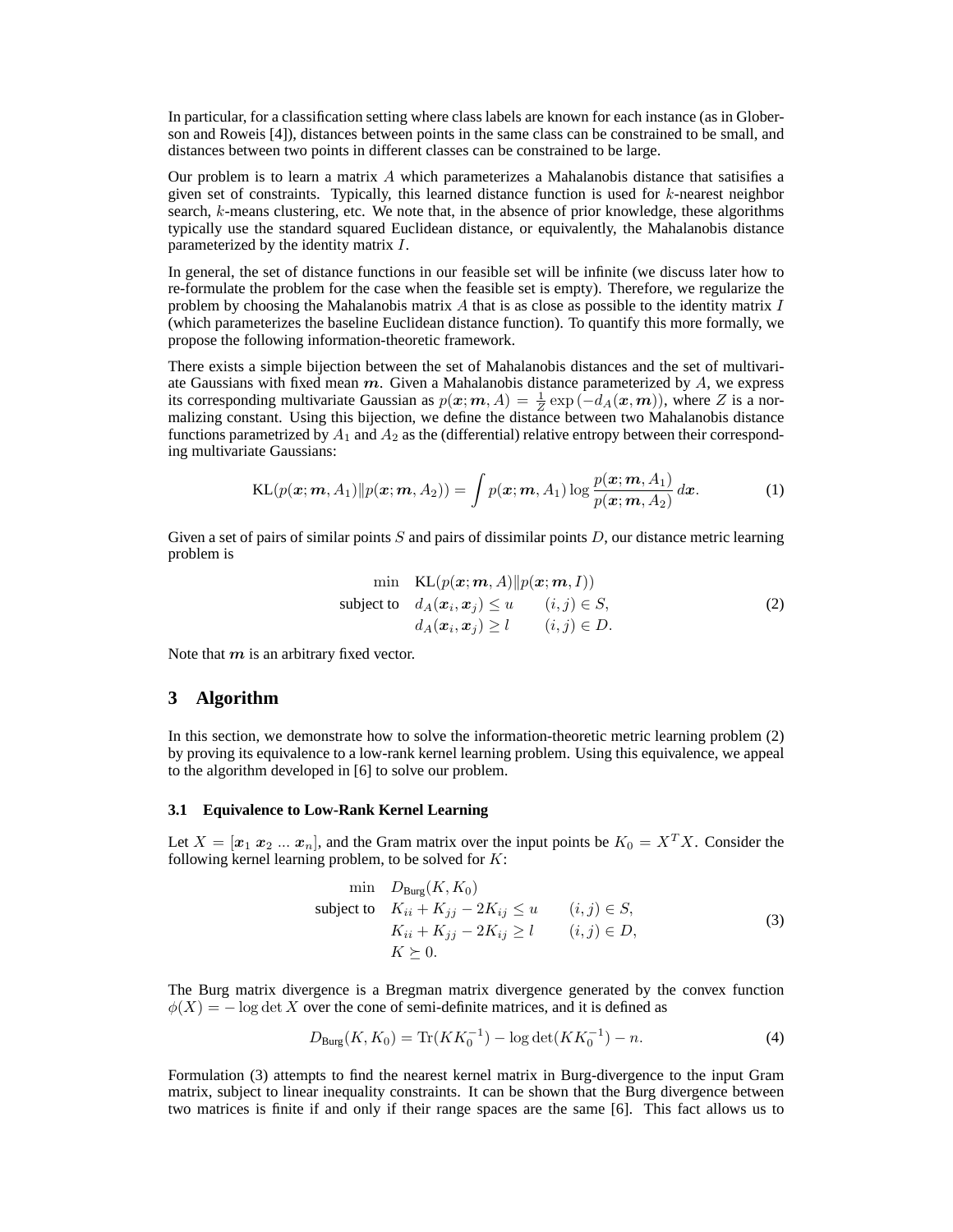conclude that the range spaces of  $K$  and  $K_0$  are the same if the problem has a feasible solution. Furthermore, the learned matrix K can be written as a rank-d kernel  $K = X<sup>T</sup> W<sup>T</sup> W X$ , for some  $(d \times d)$  full-rank matrix W.

We now state a surprising equivalence between problems (2) and (3). By solving (3) for  $K =$  $X<sup>T</sup>W<sup>T</sup>WX$ , the optimal A for (2) can be easily constructed via  $A = W<sup>T</sup>W$ . We will not provide a detailed proof of this result; however, we present the two key lemmas.

**Lemma 1**:  $D_{\text{Burg}}(K, K_0) = 2\text{KL}(p(\mathbf{x}; \mathbf{m}, A)||p(\mathbf{x}; \mathbf{m}, I)) + c$ , *where c is a constant.* 

Lemma 1 establishes that the objectives for information-theoretic metric learning and low-rank kernel learning are essentially the same. It was recently shown [3] that the differential relative entropy between two multivariate Gaussians can be expressed as the convex combination of a Mahalanobis distance between mean vectors and the Burg matrix divergence between the covariance matrices. Here, the two mean vectors are the same, so their Mahalanobis distance is zero. Thus, the relative entropy,  $KL(p(x; m, A)||p(x; m, I))$ , is proportional to the Burg matrix divergence from A to I.

Therefore, the proof of the Lemma 1 reduces to showing that  $D_{\text{Burg}}(K,K_0)$  and  $D_{\text{Burg}}(A,I)$  differ by only a constant. Interestingly, the *dimensions* of the matrices in these two divergences are different: K and  $K_0$  are  $(n \times n)$ , while A and I are  $(d \times d)$ .

**Lemma 2**: *Given*  $K = X^T A X$ , *A is feasible for* (2) *if and only if K is feasible for* (3).

This lemma confirms that if we have a feasible kernel matrix  $K$  satisfying the constraints of (3), the corresponding Mahalanobis distance parameterized by  $A$  satisfies the constraints of (2). Note that by associating the kernel matrix with the Mahalanobis distance, we can generalize to unseen data points, thus circumventing a problem often associated with kernel learning.

#### **3.2 Metric Learning Algorithm**

Given the connection stated above, we can use the methods in [6] to solve (3). Since the output of the low-rank kernel learning algorithm is W, and we prefer A in its factored form  $W<sup>T</sup>W$  for most applications, no additional work is required beyond running the low-rank kernel learning algorithm.

Our metric learning algorithm is given as Algorithm 1; each constraint projection costs  $O(d^2)$  per iteration and requires no eigendecomposition. Thus, an iteration of the algorithm (i.e., looping through all c constraints) requires  $O(cd^2)$  time. Note that a naive implementation would cost  $O(cd^3)$ time per iteration (because of the multiplication  $WL$ ), but the Cholesky factorization can be combined with the matrix multiplication into a single  $O(d^2)$  routine, leading to the more efficient  $O(cd^2)$ per iteration running time.

The low-rank kernel learning algorithm which forms the basis for Algorithm 1 repeatedly computes Bregman projections, which project the current solution onto a single constraint. By employing the Sherman-Morrison-Woodbury inverse formula appropriately, this projection—which generally has no closed-form solution—can be computed analytically. Furthermore, it can be computed efficiently on a low-rank factorization of the kernel matrix.

# **4 Discussion**

In this work we formulate the Mahalanobis metric learning problem in an information-theoretic setting and provide an explicit connection to low-rank kernel learning. We now briefly discuss extensions to the basic framework, and we contrast our approach with other work on metric learning.

We consider finding the Mahalanobis distance closest to the baseline Euclidean distance as measured by differential relative entropy. In some applications, it may be more appropriate to consider finding a Mahalanobis distance closest to some other baseline; for example, one could use the Mahalanobis distance parametrized by the sample covariance matrix  $S$  as a baseline, in which case the resulting Burg divergence problem becomes a minimization of  $D_{\text{Burg}}(A, S)$ . We note that extensions of this sort can be solved by variants of our proposed framework.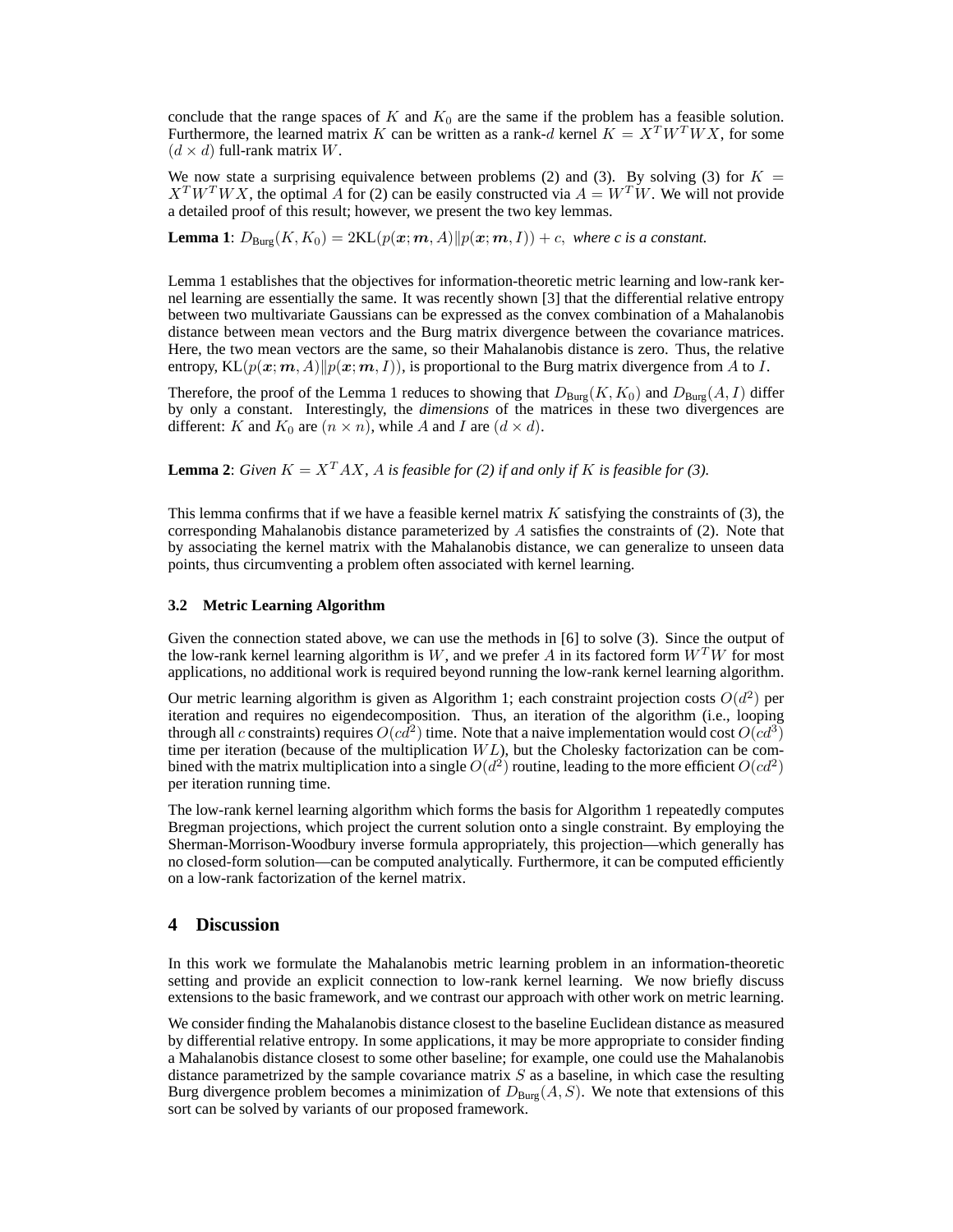ITMETRICLEARN $(X, S, D, u, l)$ **Input:** X: input  $d \times n$  matrix, S: set of similar pairs, D: set of dissimilar pairs, u, l: distance thresholds **Output:** W: output factor matrix, where  $W^T W = A$ 1. Set  $W = I_d$  and  $\lambda_{ij} = 0 \ \forall i, j$ 2. Repeat until convergence: • Pick a constraint  $(i, j) \in S$  or  $(i, j) \in D$ • Let  $v^T$  be row i of X minus row j of X • Set the following variables: 1.  $\mathbf{w} = W\mathbf{v}$ 2. **if** (similarity constraint)  $\gamma = \min\left(\lambda_{ij}, \frac{1}{\|\boldsymbol{w}\|_2^2} - \frac{1}{u}\right)$  $\frac{1}{u}$  $\beta = \gamma/(1-\gamma||\boldsymbol{w}||_2^2)$ **else if** (dissimilarity constraint)  $\gamma = \min \left( \lambda_{ij}, \frac{1}{l} - \frac{1}{\| \boldsymbol{w} \|_2^2} \right)$  $\beta = -\gamma/(\mathbb{1} + \gamma \|\boldsymbol{w}\|_2^2)$ 3.  $\lambda_{ij} = \lambda_{ij} - \gamma$ • Compute the Cholesky factorization  $LL^T = I + \beta w w^T$ • Set  $W \leftarrow L^T W$ 3. Return W

We consider simple distance constraints for similar and dissimilar points, though it is straightforward to incorporate other constraints. For example, Schutz and Joachims [8] consider a formulation where the distance metric is learned subject to relative nearness constraints on the input points (as in, the distance between i and j is closer than the distance between i and k). Our approach can be adapted to handle this setting. In fact, it is possible to incorporate arbitrary linear constraints into our framework.

Finally, our basic formulation assumes that there exists a feasible point that satisfies all of the distance constraints, but in practice, this may fail to hold. A simple extension to our framework can incorporate slack variables on the distance constraints to handle such infeasible cases.

## **4.1 Related Work**

Xing et al. [11] use a semidefinite programming formulation for learning a Mahalanobis distance metric. Their algorithm aims to minimize the sum of squared distances between input points that are "similar", while at the same time aiming to separate the "dissimilar" points by a specified minimum amount. Our formulation differs from theirs in two respects. First, we minimize a Burg-divergence, and second, instead of considering the sum of distortions over dissimilar points, we consider pairs of constrained points.

Weinberger et al. [10] formulate the metric learning problem in a large margin setting, with a focus on kNN classification. They formulate the problem as a semidefinite programming problem and consequently solve it using a combination of sub-gradient descent and alternating projections. Our formulation does not solely have kNN as a focal point, and differs significantly in the algorithmic machinery used.

The paper of Globerson and Roweis [4] proceeds to learn a Mahalanobis metric by essentially shrinking the distance between similar points to zero, and expanding the distance between dissimilar points to infinity. They formulate a convex optimization problem which they propose to solve by a projected-gradient method. Our approach allows more refined interpoint constraints than just a zero/one approach.

ALGORITHM 1: Algorithm for information-theoretic metric learning